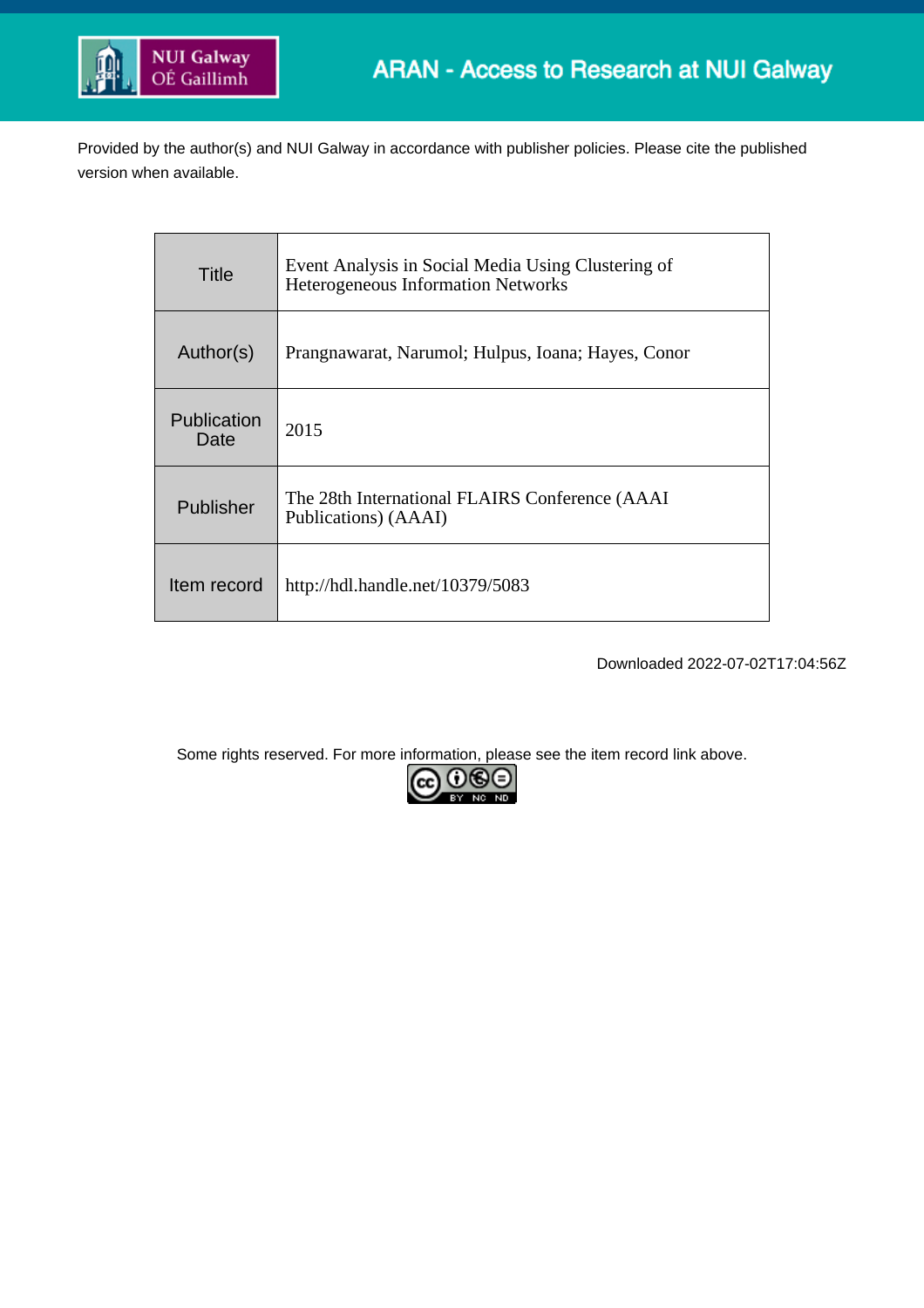# Event Analysis in Social Media using Clustering of Heterogeneous Information Networks

Narumol Prangnawarat, Ioana Hulpus¸, Conor Hayes

The Insight Centre for Data Analytics National University of Ireland, Galway {narumol.prangnawarat, ioana.hulpus, conor.hayes}@insight-centre.org

#### Abstract

In this paper, we propose a novel approach for social media event finding in order to support fast access to information that users find relevant. While there are many approaches related to this problem, they mainly focus on homogeneous data, such as either the text of the posts, or the network of users. Our research focuses on combining multiple types of data from social media in a heterogeneous network. We propose different graphbased models using users, posts, and concepts extracted from the post content to represent the social media network. We analyse the resulted heterogeneous network, and use it in order to cluster posts by different topics and events. Our preliminary results show improvement over the methods that typically use only one type of data.

## Introduction

Social media has a great influence in our daily lives. People share their opinions, stories, news, and broadcast events using social media. This results in great amounts of information in social media. Methods to organise social media posts to support more informative views of data to users are needed so that users can easily find groups of posts that they are interested in. For example, clustering relevant topics together allows business users to go directly to the cluster of business related events.

Many approaches for data mining and analysis for clustering and event detection in social media have been researched, but most of them consider content-based analysis or analysis using one type of data as a homogeneous network. Lau et al. (Lau, Collier, and Baldwin 2012) used LDA (Latent Dirichlet Allocation) topic models over only the Tweets content for grouping and detection of events. Benhardus et al. (Benhardus and Kalita 2013) used term frequency-inverse document frequency (tf-idf) and normalised term frequency analysis to detect streaming trends in Twitter. Ifrim et al. (Ifrim, Shi, and Brigadir 2014) proposed a topic detection method in Twitter streams based on aggressive term filtering and hierarchical clustering of Tweets on the tweet-term matrix. On the other hand, Cataldi et al. (Cataldi, Di Caro, and Schifanella 2010) studied relationships between users to find importance of contents, and detected emerging topics by modelling the term life cycle of contents extracted from Tweets in the specified time inter-

val. Hromic et al. (Hromic et al. 2012) proposed a methodology for filtering, grouping and ranking Twitter streams and providing breaking news to end-users using user interaction networks.

In our research, we leverage the idea of using relations between users, posts and concepts generated from texts in graph-based analysis, all at the same time. Furthermore, we analyse the impact of the choice of node types over clustering result and the model to represent the heterogeneous network of social media. Then, we show that clustering of the heterogeneous network can be used to group posts into relevant topics or events.

In the next section, we describe the models we use to construct the heterogeneous social media graph as well as our proposed approaches. Afterwards, we explain our preliminary experimental results. The conclusion is given in the last section.

## Proposed Approaches

Our hypothesis is that the analysis of interaction between users and posts, together with interconnection of posts' content, can bring benefits to post clustering and ranking. Twitter is representative of social media used in this research.

We model the Twitter network in two different types of networks in order to find the appropriate node types to use in heterogeneous information network. The first network type is a bipartite graph between users and Tweets. The second network type adds *concepts* from the Tweets' content as a concept type of nodes in the network. Three different types of concepts are taken into account as described in the detail of the model.

#### User-Tweet (U-T) Model

The bipartite graph between users and Tweets is built by aggregating *tweet, retweet, reply* and *mentionedIn* relationships into weighted edges.

In the case of *retweets*, the original Twitter data contains new tweets corresponding to the retweet action, as illustrated in Figure 1a. In the example in the figure, user  $U3$  retweeted  $T2$  originally created by user  $U2$ . This action triggers in the data the creation of tweet  $T3$ . Therefore  $T3$  and  $T2$  have the same content,  $T3$  being just a copy of  $T2$ , made by a different user. To eliminate this duplication of content, in our graph representation we omit  $T3$  and only represent tweet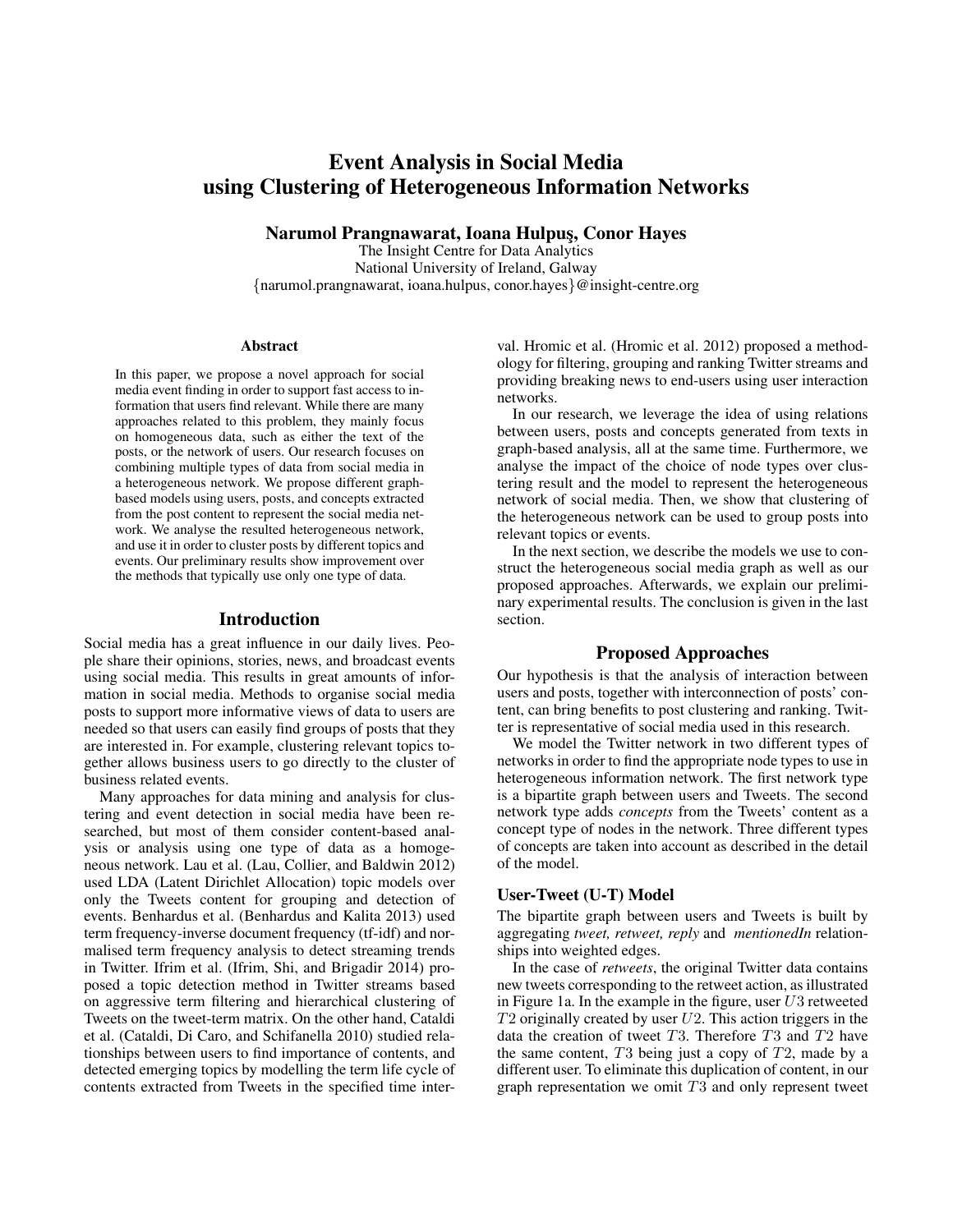T2, but we add the retweet edge between U3 and T2 as shown in Figure 1b.

With respect to edge types, for simplicity, in this work we currently ignore them, and we give all edge types a weight of 1. In the case of multiple edge types occurring between the same pair of nodes, (for example, if a user retweets a tweet he is mentioned in), we set the weight of the edge between the nodes as the count of relationships between the nodes.





Figure 1: Interactions of users and Tweets in Twitter data and User-Tweet model

Definition 1. *A User-Tweet graph (U-T graph) is a directed weighted graph*  $G_{UT} = (V, E, T, \phi, \pi)$  *where* V *is the set of vertices,* T *is the set of node types in this case* {User, T weet}*,* E *is the set of edges connecting nodes of type* User *to nodes of type*  $T$ *weet,*  $\phi: V \to T$  *is a function mapping vertices in*  $\check{V}$  *to types in*  $T$ *, and*  $\pi : E \to \check{\mathbb{R}}^+$  *is the weighting function mapping edges to real positive numbers.*

## User-Tweet-Concept (U-T-C) Models

U-T-C model extends the U-T model by adding concept nodes extracted from Tweets content into the network. We analyse three kinds of concepts to build three different U-T-C models:

- User-Tweet-Hashtag  $(U-T-C<sup>H</sup>)$  model extends the U-T model by using hashtags, the word or phrase starting with a hash sign(#) to identify specific topic in Tweets, as the concept type.
- User-Tweet-Entity (U-T- $C^E$ ) model extends the U-T model by extracting named entities from Tweet texts as the concept type. Since Tweets might not have a hashtag, adding named entities as concept type can ensure that relevant Tweets become connected.
- User-Tweet-MixedConcept (U-T- $C^{M}$ ) model extends the U-T model by extracting named entities from Tweet texts as well as hashtags used in the Tweets as the concept type.

Definition 2. *A User-Tweet-Concept graph (U-T-C graph) is a directed weighted graph*  $G_{UTC} = (V, E, T, \phi, \pi)$  *where* V *is the set of vertices,* T *is the set of node types in this case* {User, T weet, Concept}*,* E *is the set of directed edges connecting nodes of type* User *to nodes of type* T weet*, and nodes of type*  $T$ *weet to nodes of type*  $Concept, \phi: V \rightarrow T$ *is a function mapping vertices in* V *to types in* T*, and*  $\pi : E \to \mathbb{R}^+$  *is the weighting function mapping edges to real positive numbers.*

Entities extracted from the text of Twitter posts can be polysemous - the same word can have multiple different meanings. Another problem when linking entities from text is synonymy - different words can bare the same meaning. Adding semantic knowledge can solve this problem. We propose to link concepts extracted from posts to DBpedia in order to eliminate ambiguous and confusion in words.

# Posts Clustering and Ranking

We assume that an interaction that has only one or two people involved in the discussion does not qualify as an event or a topic since the group of discussion is too small. Therefore, we analyse the graphs after removing the small connected components that consist of only one or two users from all models.

Then, we extend the state-of-the-art RankClus (Sun et al. 2009) algorithm designed for heterogeneous networks to apply to modelled Twitter data. The algorithm is also scalable for big datasets. RankClus integrates clustering and ranking by using rank distribution as the feature of clustering. In our experiment, HITS (Kleinberg 1999) algorithm is used as the ranking function.

Given the graph and the number of clusters as input, the results are clusters of each node type with ranking of nodes in the clusters. After that, we filter out low ranked Tweets and concepts in each cluster. For this, we set a threshold equal to the ranking score of a tweet in a cluster under a uniform distribution assumption. Thus, we remove the Tweets with lower rank than the ratio of  $1/|Tweets|$ . The same assumption can be applied for the concept type, as follows:

 $Top T weets = \{t; t \in Cluster \land R_t \geq 1 / | Tweets | \}$ 

 $TopConcepts = \{c; c \in Cluster \land R_c \geq 1/|concepts|\}$ 

Where  $R_t$  is the ranking score of the Tweet t,  $R_c$  is ranking score of the concept  $c$ ,  $|Tweets|$  is number of Tweets in the cluster and  $|concepts|$  is number of concepts in the cluster. Concepts in each cluster are used as labels to represent the topic of the clusters.

## Preliminary Results

We analysed how well the obtained clusters of posts correspond to events. For this, we analysed two clustering methods: modularity-based clustering with Louvain method (Blondel et al. 2008), and the RankClus algorithm described in the previous section.

## Dataset and Model

We use the dataset from (McMinn, Moshfeghi, and Jose 2013) which proposed a Twitter data corpus using state-ofthe-art event detection approaches and Wikipedia Current Events Portal<sup>1</sup> to generate a set of twitter events. The data was also manually judged by crowd-sourcing to ensure integrity of the result. Tweets and users can be annotated to more than one event. Also, the dataset does not include reply Tweets. Two datasets, as described in the following table, are generated from the corpus with the same annotated

<sup>1</sup>http://en.wikipedia.org/wiki/Portal: Current\_events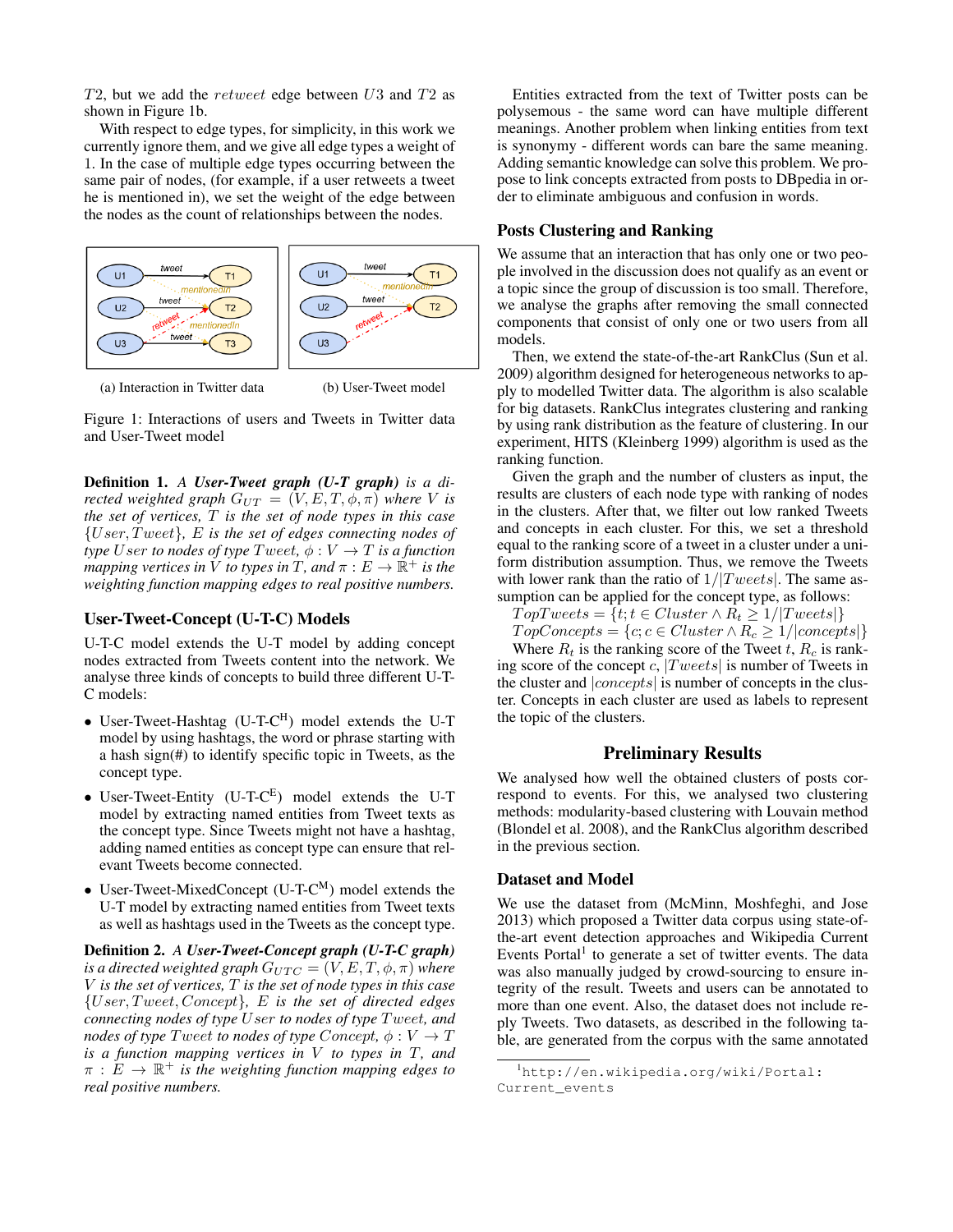Tweets covering 57 events but different number of background Tweets, Tweets that we do not annotate as events.

|          | <b>Total Users</b> | <b>Total Tweets</b> | <b>Background Tweets</b> |
|----------|--------------------|---------------------|--------------------------|
| dataset1 | 19.127             | 15.461              | 9.640                    |
|          | dataset2 108,770   | 98,065              | 92.244                   |

# Network Components

We first analysed how users and Tweets interact to form connected components (CCs) in the network. We found that there are several small connected components that do not interact with the others in the networks. As mentioned in previous section, we removed connected components with only one or two users from all models. This removes a large number of nodes and speeds up the processing time while we still can capture discussions among many users. Figure 2 shows the number of connected components in each models from the dataset2. The same trend applies in the dataset1.



Figure 2: Graph comparing number of connected components of each models.

In the U-T model, components that consist of one event usually appear to have a user in the middle of the component as a key person or a user who initially posted about an event and got re-tweeted by other users. For example: Kendrik Lama(@kendriklama) was mentioned in several Tweets when he won the award so he become the centre of the component of the event "lyricist of the year". Another behaviour is when Tweets are re-tweeted by several people and appear to be in the centre of components. On the other hand, components that consist of multiple events usually have a user in the middle as a creator of Tweets. This user appears to tweet about many different topics. Our analysis indicates that such users that are central in components that contain many events are news channels. This behaviour brings challenges for graph clustering of Tweets into correct events.

We similarly analysed the U-T-C models. The same behaviours as U-T model still can be captured plus concepts appear as hubs connecting different User-Tweet interactions together. From the interaction of users and Tweets in U-T model, when a middle node is a user who is a news agency or a reporter, concepts in the connection will not be in common but will join common topics of discussion together, making concepts become middle nodes of the components in U-T-C model. On the other hand, when the middle node is a user mentioned in many Tweets, as mentioned before in @kendriklama case, the concepts in the connection are in common and remain the user as middle of the component.

## Local Events and Global Events

After analysing networks represented by different models in both datasets, we found common interesting properties of events in the networks on how users and Tweets, as well as concepts in U-T-C models, interact when events occur. Events can be classified in two different types of events by interaction within the network.

Local Events are events occurred in local areas or in specific user communities. This kind of events are discussed among small group of people and are not discussed widely in other communities. An example of this kind of event is a discussion about new CEO in a small company. Local Events can usually be captured within the same connected component in the U-T model.

Global Events are events that occur and discussed in different communities. Users from different communities may not interact with others even if they discuss about the same topics. World Cup is an example of a Global Event discussed around the world. User-Tweet relations alone usually cannot capture Global Events within the same connected component since users do not have a connection with people from different regions of the network. U-T-C models that consider concepts help connect different interaction communities discussing the same topics together. Figure 3 shows entities as hubs connecting different User-Tweet interaction together. In the figure, Tweets are coloured according to the events in the dataset. Users are coloured in white and concepts are coloured in black.



Figure 3: A part of network showing concepts as hubs to connect Tweets from the same events which do not have interaction to each others. Tweets are coloured according to the events in the dataset. Users are coloured in white and concepts are coloured in black.

# Graph Clustering for Event Identification

In order to identify events and discussion topics, we experiment with two graph clustering algorithms, Louvain algo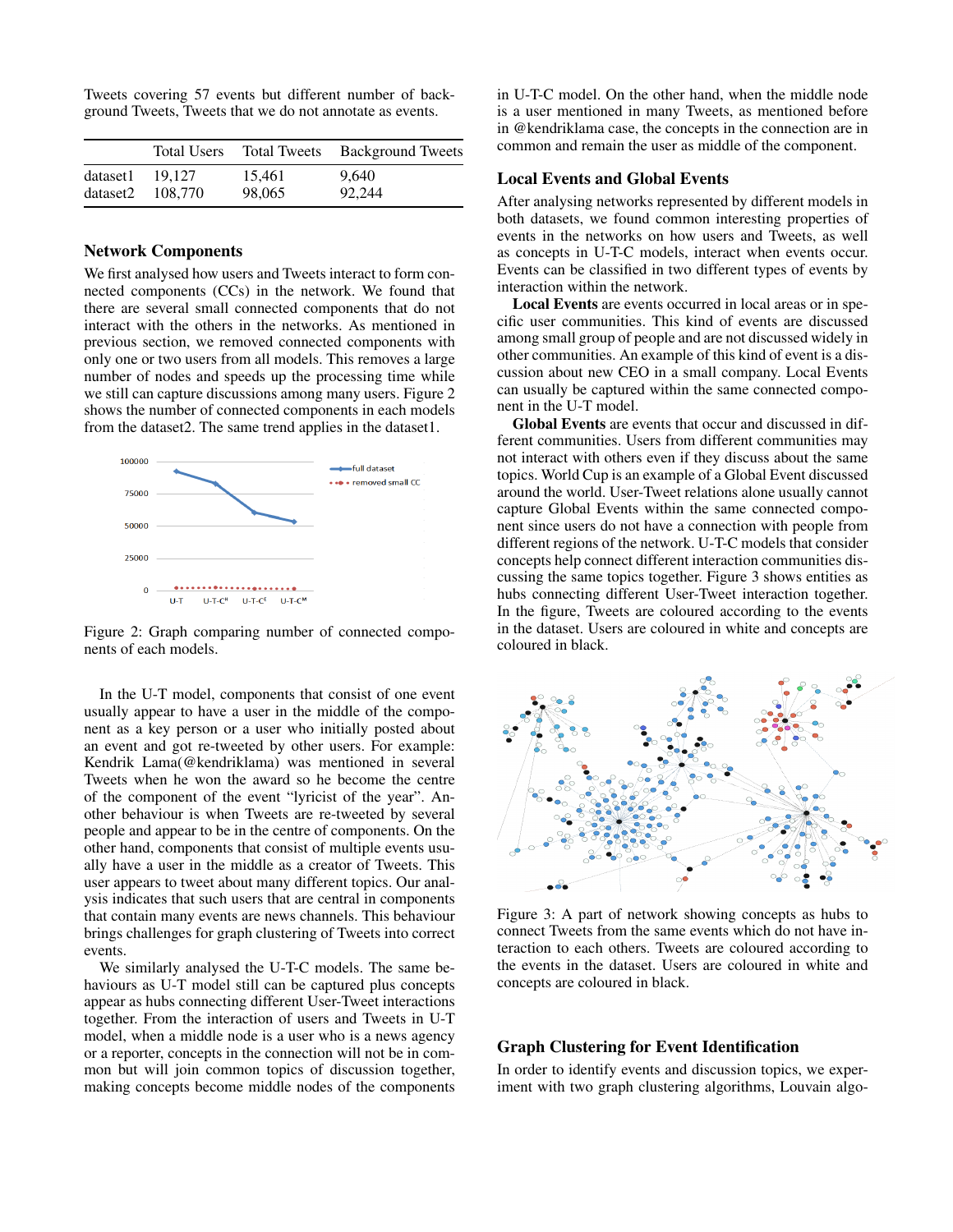rithm in homogeneous information networks and RankClus algorithm in heterogeneous information network.

Modularity-Based Clustering We applied modularitybased clustering with Louvain method to all models in both networks, with and without connected components with only one or two users, to find how the networks decompose into modular communities. In this approach, all nodes are processed as the same type in homogeneous information network.

Figure 4 and Figure 5 show network modularity and number of clusters, respectively, comparing between different models in dataset2. The removal of components with one or two users slightly reduces the network modularity, but also significantly decreases the number of modularity-based clusters found in the networks. When Tweets are clustered into too many clusters, Tweets are too isolated so that Tweets from the same event are assigned to different clusters.



Figure 4: Network modularity comparing between different models



Figure 5: Number of Louvain clusters comparing between different models

Network modularities are slightly lower in the U-T-C models while the number of clusters is much lower in U-T-C<sup>E</sup> model and U-T-C<sup>M</sup> model. This means U-T model is clustered into more clusters which causes more dense connections between nodes within the same cluster and more sparse connections between nodes in different clusters than the U-T-C models which slightly loses connection density after connecting components together using concepts. The result shows that U-T-C models can significantly connect isolated interactions together while still preserve dense connection between users and Tweets.

Ranking-Based Clustering We applied RankClus algorithm to the U-T model in all dataset using different predefined numbers of clusters (k) which are 5, 10, 15, 20, 25, 30 and  $k=|events|$  where  $|events|$  is the number of events found in the annotated dataset. In this approach, all nodes have their own types as heterogeneous information network. We measured BCubed Recall and Precision (Amigó et al. 2009) of the results and found that different k values affect the BCubed Recall and Precision. This is because, Tweets from the same event have higher chance to spread out to different clusters when there are more clusters. On the other hand, related Tweets have more chances to be in the same clusters when there are less clusters. However, having fewer clusters cannot give much information about different events. We also found that filtering to get top ranked Tweets in each clusters, as per the method described in the previous section, also significantly improved the measures since much of the noise is removed.

Comparison We compared results from RankClus algorithm with Louvain clustering results stated above. BCubed precision in modularity-based clusters of both networks, with and without connected components with one or two users, is higher. However their BCubed recall is very low making their F1-Score much lower than using RankClus after filtering out to get only top ranked Tweets.

The results show that the best F1-Score is achieved by using RankClus after removing connected components with one or two users and get only top ranked Tweets. Figure 6 show the comparisons of Louvain modularity clustering which uses homogeneous information network, all nodes are processed as one type, and RankClus algorithm which uses heterogeneous information network, considering types. In this comparison,  $k = 30$  is used for RankClus which is closer to the number of clusters in Louvain clustering.



Figure 6: Comparison of BCubed Precision, BCubed Recall and F1-Score in different approaches